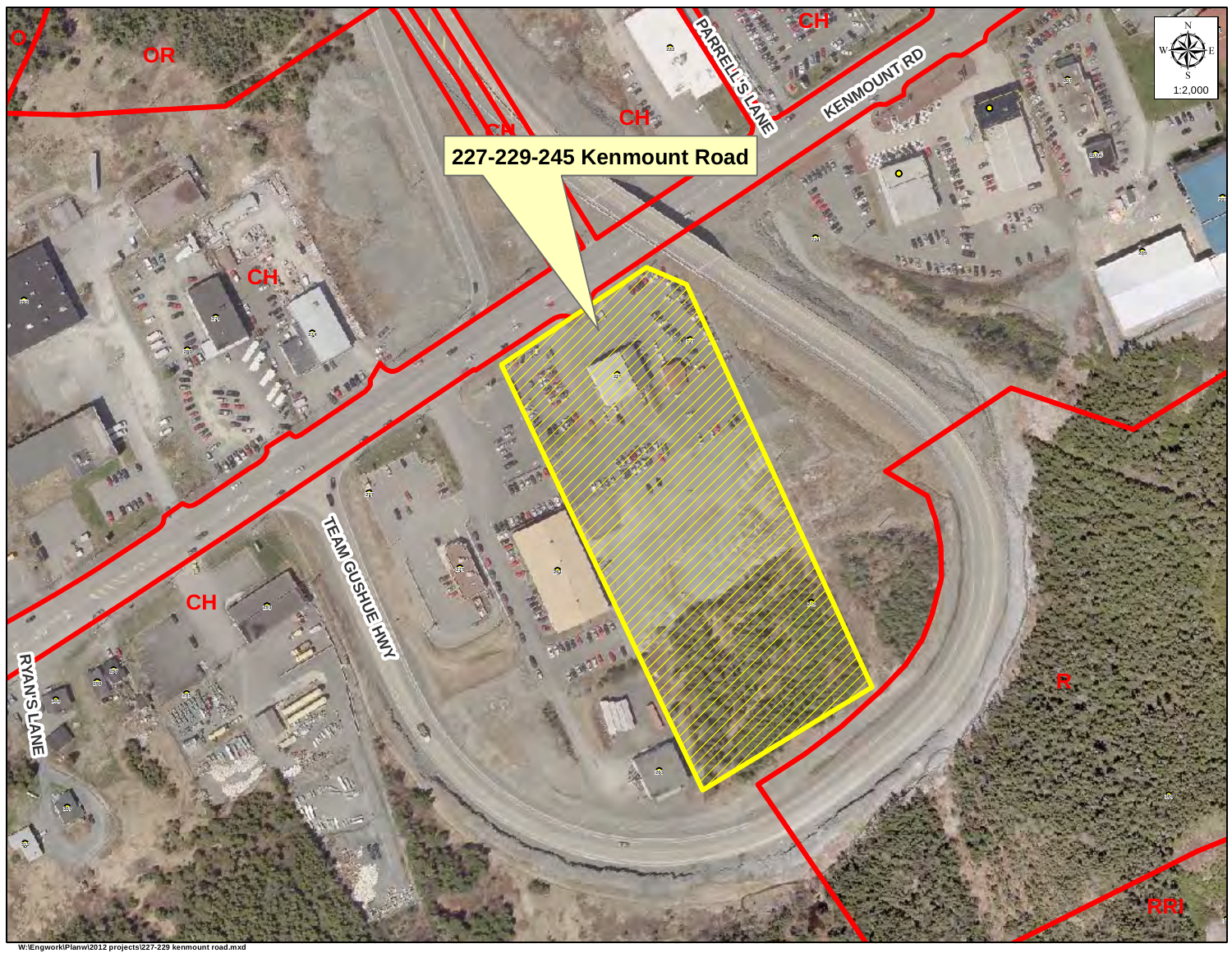# MEMORANDUM

October 22, 2012

- To: Chairperson and Members Planning and Housing Committee
- Planning file no. B-17-K.34 Re: Civic Nos. 227-229-245 Kenmount Road (Ward 4) Application for a 6-Storey Hotel in the Commercial Highway (CH) Zone Applicant: Pacific Coast Architecture Inc., for Northwood Properties Corp.

The applicant has applied for a 6-storey hotel with a height of 23.9 metres in the Commercial Highway (CH) Zone, where the maximum allowable height limit is 15 metres. The application merits consideration, subject to amendments to the St. John's Municipal Plan and Development Regulations to permit the higher building height.

### **BACKGROUND INFORMATION**

|                 | St. John's Municipal Plan                                     | <b>St. John's Development Regulations</b>                   |
|-----------------|---------------------------------------------------------------|-------------------------------------------------------------|
| Existing        | Commercial Highway District                                   | Commercial Highway (CH) Zone                                |
| <b>Proposed</b> | Text amendment for higher<br>building height in this District | Text amendment for higher building height<br>in the CH Zone |

The subject property is situated on the south side of Kenmount Road, approximately midway between Kelsey Drive and Pippy Place, and is adjacent to the Team Gushue Highway, being encompassed by one of the highway's exit ramps. Several buildings on the property, including Metro Place, the office building used by the former St. John's Metropolitan Area Board, will be removed to accommodate the proposed hotel.

The application is for a 6-storey hotel under the Sandman Hotel trade name, with 200 rooms, a convention centre (meeting and banquet rooms), swimming pool, two (2) restaurants, and parking for 359 vehicles. The applicant has asked for a "text amendment to relax the maximum permitted building height from 15 metres to 23.90 metres." The applicant also plans for a future stand-alone restaurant building at the rear of the site.

## **PLANNING APPROACH**

1. The subject property is in the Commercial Highway District, where the maximum allowable building height is 15 metres and the maximum allowable Floor Area Ratio (FAR) is 1.0. For Council to be able to consider the increased height asked for, it would be necessary to amend the Municipal Plan accordingly.



DEPARTMENT OF PLANNING CITY OF ST. JOHN'S PO BOX 908 ST. JOHN'S NI CANADA ATC 5M2. WWW.STJOHN'S CA.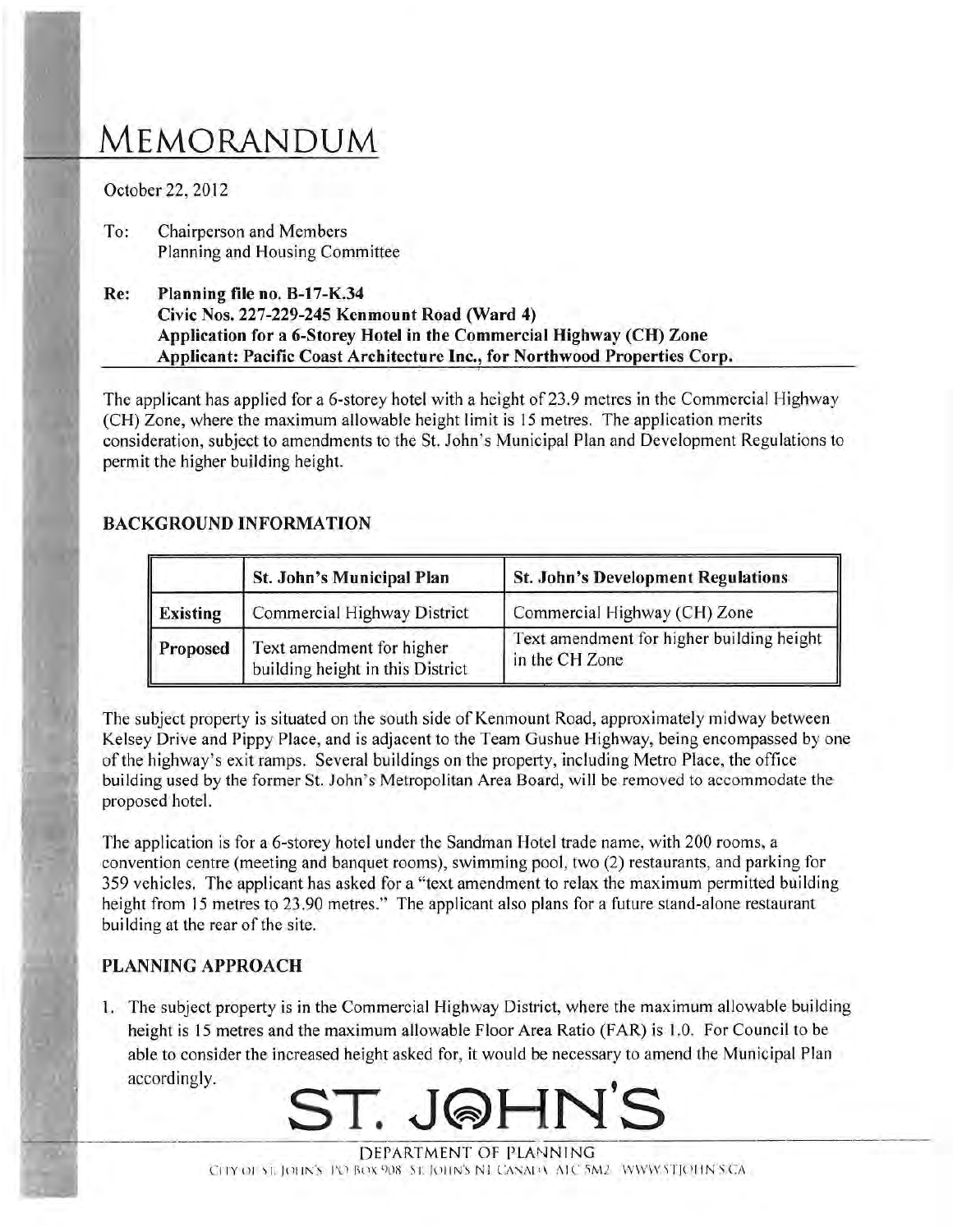- 2. The lands with frontage along both sides of Kenmount Road which are in the CH Zone are designated Commercial Highway under the Municipal Plan. In other areas of the city where the CH Zone is used (such as along Freshwater Road between Elizabeth Avenue and the Avalon Mall; and along Airport Road), the lands are designated Commercial General. In the Commercial General District, development with a building height of up to 10 storeys and an FAR of 2.0 can be allowed.
- 3. The subject property and much of the CH Zone lands along Kenmount Road do not abut lands that are in a Residential District. However, along Topsail Road, near the municipal boundary with Mount Pearl, the CH Zone borders lands in the Residential Low Density District. In cases where commercial and residential lands adjoin each other, having a 15-metre building height limit is reasonable to mitigate potential conflict with the residential land uses.

#### **CONCLUSION / RECOMMENDATION**

The present application for a hotel at 227-229 Kenmount Road is a permitted use, but the proposed height is higher than allowed. The City supports higher density development in appropriate locations to achieve more efficient use of land and delivery of municipal services, provided it does not overburden municipal infrastructure, including the road system, or cause conflicts with other land uses.

It is reasonable to consider revising the development standards in the Commercial Highway District and the CH Zone to accommodate taller buildings and a greater amount of floor space on commercial building lots. A text amendment to relevant sections of the Municipal Plan and the Development Regulations would serve this purpose:

Where an approved commercial building lot does not adjoin a Residential Land-Use District, Council may allow a Building Height greater than 15 metres, and a Floor Area Ratio of up to 2.0, provided all other municipal requirements are satisfied.

The Municipal Plan amendment will require a public hearing chaired by an independent commissioner appointed by Council. Given that requirement, and the fact that the location does not border residential properties, staff recommend that public advertisement of the amendments would be sufficient as a first step.

This is provided for the consideration of the Planning and Housing Committee.

Ken O'Brien, MCIP Manager of Planning and Information

Cliff Johnston, MCIP Director of Planning

 $KOB/dlm$ **Attachments** 

1 KOBrien 2012\Planning & Housing - 227-229 Kenmount Rd - Oct 22, 2012 (KOB) doc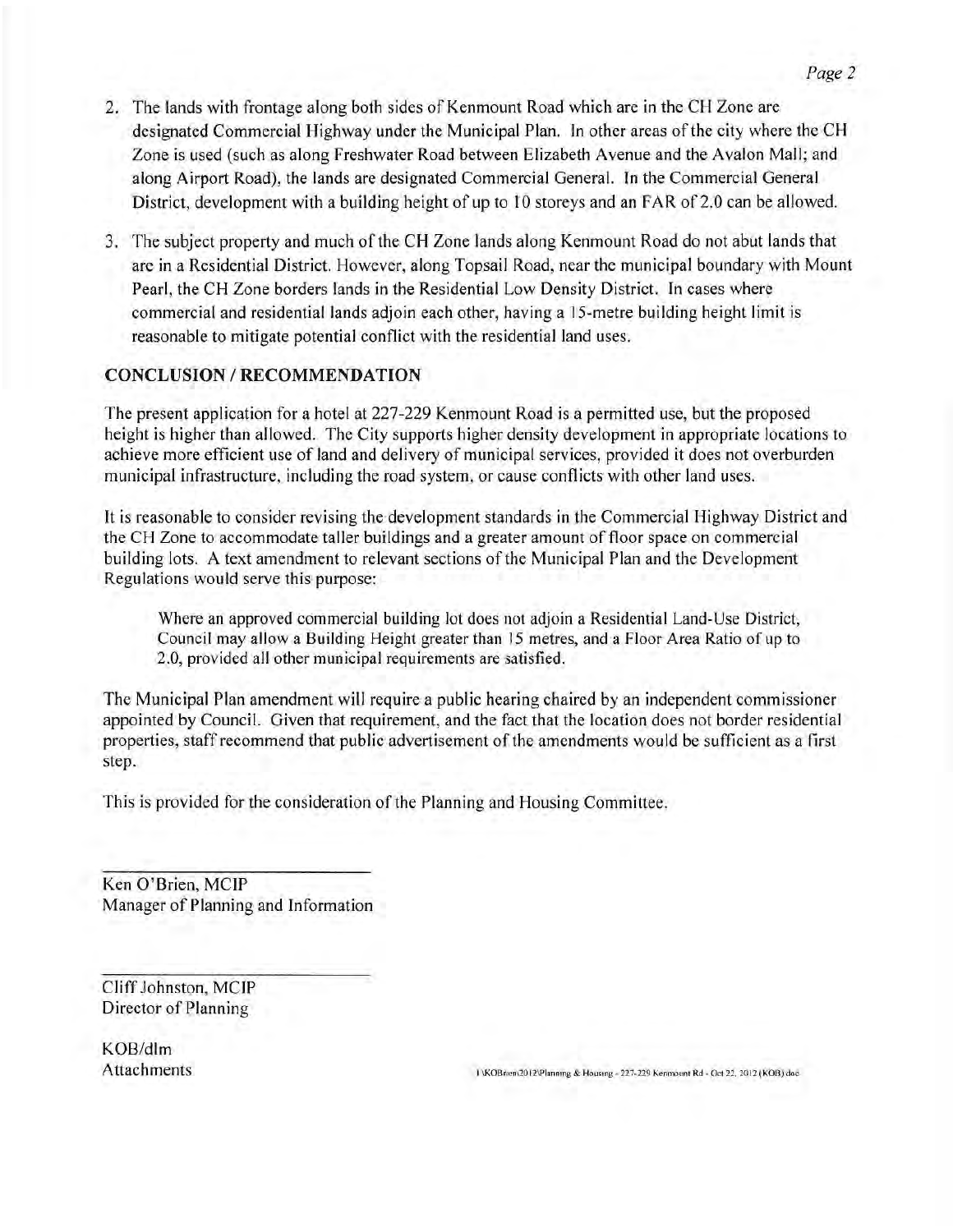#### **RESOLUTION ST. JOHN'S MUNICIPAL PLAN AMENDMENT NUMBER 109, 2013**

**WHEREAS** the City of St. John's wishes to allow a hotel development at Civic Number 227-229-245 Kenmount Road which will have a building height greater than 15 metres.

**BE IT THEREFORE RESOLVED** that the City of St. John's hereby adopts the following text amendment to the St. John's Municipal Plan in accordance with the provisions of the Urban and Rural Planning Act.

**Amend Part III, Section 3.3.3 ("Commercial Highway Land Use District – Building Height and Area") by adding the following new sentence so that the Section reads as follows:**

**"Building Height and Area Building Heights in this District shall not exceed a height of 15 metres or a Floor Area Ratio of 1.0 with the exception of the property located at Civic Number 227-229-245 Kenmount Road where the maximum allowed Building Height is 25 metres.**

**BE IT FURTHER RESOLVED** that the City of St. John's requests the Minister of Municipal Affairs to register the proposed amendment in accordance with the requirements of the Urban and Rural Planning Act, 2000.

**IN WITNESS THEREOF** the Seal of the City of St. John's has been hereunto affixed and this Resolution has been signed by the Mayor and the City Clerk on behalf of Council this  $\frac{day}{f}$  day of  $\frac{2013}{f}$ 

**Mayor** 

I hereby certify that this Amendment has been prepared in accordance with the Urban and Rural Planning Act, 2000.

**\_\_\_\_\_\_\_\_\_\_\_\_\_\_\_\_\_\_\_\_\_\_\_\_\_\_\_\_\_\_ City Clerk**

 $\overline{a}$ 

 $\overline{\phantom{a}}$  , which is a set of the set of the set of the set of the set of the set of the set of the set of the set of the set of the set of the set of the set of the set of the set of the set of the set of the set of th M<sub>CI</sub>P

**Provincial Registration** 

**\_\_\_\_\_\_\_\_\_\_\_\_\_\_\_\_\_\_\_\_\_\_\_\_\_\_\_\_\_\_**